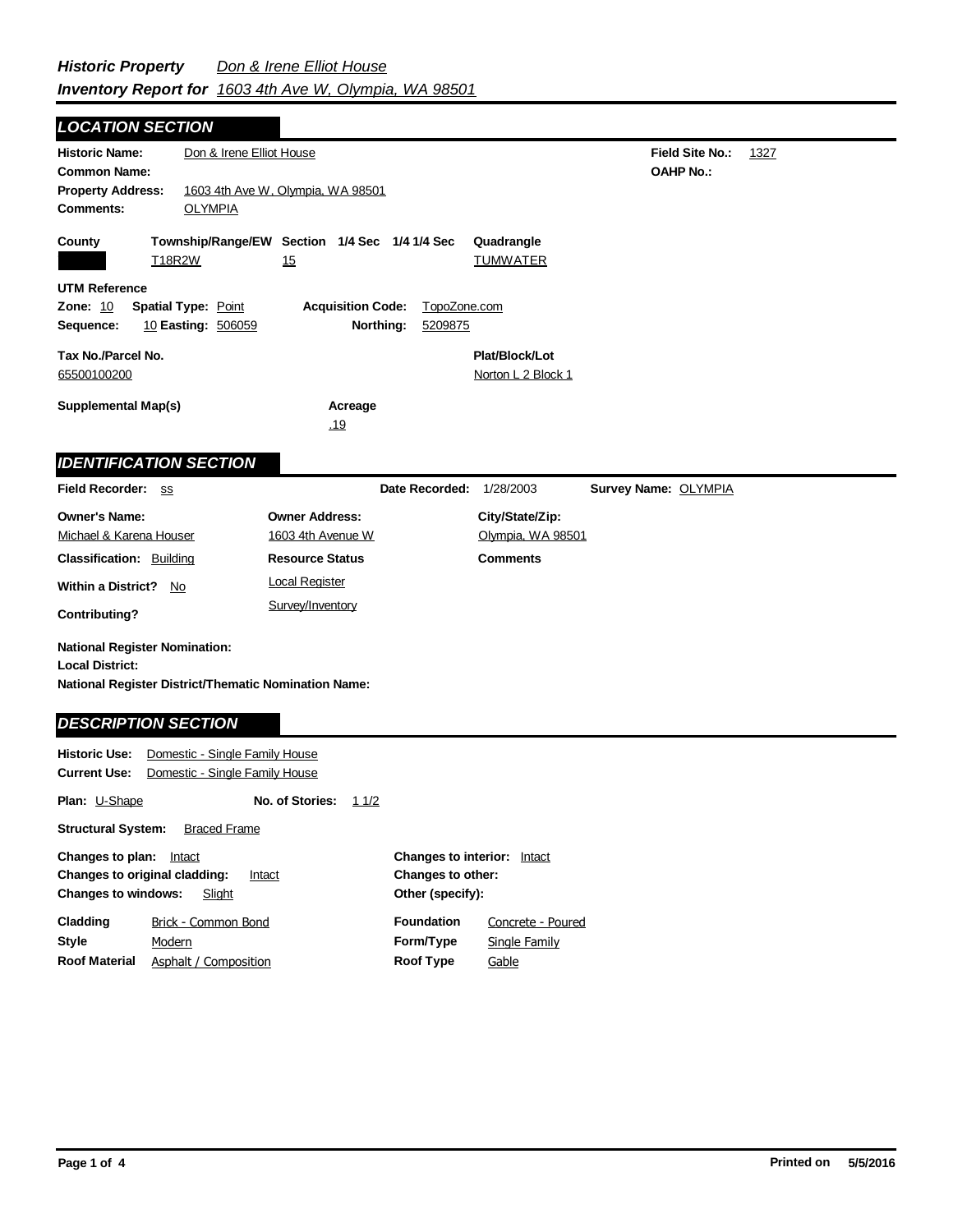## *NARRATIVE SECTION*

| <b>Study Unit</b><br>Other          | Date Of Construction:<br>1948 |
|-------------------------------------|-------------------------------|
| Architecture/Landscape Architecture | <b>Architect:</b> Unknown     |
|                                     | <b>Builder: Unknown</b>       |
|                                     | Engineer: Unknown             |

**Property appears to meet criteria for the National Register of Historic Places:** No **Property is located in a historic district (National and/or local):**

**Property potentially contributes to a historic district (National and/or local):**

*Statement of Significance* The Donald and Irene Elliott House is historically significant as an intact representative example of post WWII domestic architecture. The home is indicative of a period in time when architects, builders, contractors, and home owners where searching for a new "modern" style of architecture. As such the Elliott House has elements of three styles. Inside, archways reflects a Tudor Revival style, cornice returns and the façade symmetry outside reflect an unmistakable Colonial influence, while the glass block sidelights around the front entry door, hail from the Art Deco period.

> The style of the home is referred to as Minimal Traditional. This style appeared just before World War II and continued to be popular into the 1950s. Often described as a compromise style, Minimal Traditional houses often reflect the forms of earlier housing styles, but lack their decorative detailing. Roof pitches are low or medium. The eaves and raking trim are usually close rather than overhanging. Generally built of wood framing, exterior wall cladding may be wood, brick, stone, or a mixture of materials. Most are relatively small houses, usually 1 to 1 ½ stories. In the post war era, when land was cheap, the style was built in great numbers, commonly in large tract developments. The Elliott House is typical of this era.

> Inside the Minimal Traditional house was the first child-oriented house design. The lack of servants, nannies, or nearby relatives left housewives with childcare and house keeping burdens. It was hoped that open floor plans, big yards, efficient machinery, and homogeneous neighborhoods of young families, would lighten the burden. With this goal in mind, bedrooms were set apart from the rest of the house; like in the Elliott House. To save floor space and to create the illusion of more room, entry halls and vestibules were often eliminated so that visitors came directly into the living room. Unnecessary partitions and doors, such as those between living and dining areas were also omitted. Large back porches and patios encouraged family activities in the back yard, instead of the front. Due to rigid standardization of building materials and stock sizes, post war building efficiency created eight foot ceiling heights and interior trim became very plain or omitted altogether. The Elliott House boasts many of these new features.

> The big change in post war housing was not in the way the exterior of the building looked, but rather in what the building contained. Bathrooms, while small, became easy to use and easy to clean because of plastic counter laminates, built-in porcelain or enameled steel tubs and showers, ceramic tile wainscoting on the walls and floors of nearly seamless linoleum. Kitchens also changed. Although continuous linoleum or laminate countertops were know before the war, they became ubiquitous afterward. Overhead cabinets of painted wood or metal became standard. Gone forever were the hodge-podge of cabinets, worktables, sinks, and stoves on legs. Walls and ceilings gleamed with glossy enamel paint in fresh new colors. Work areas were well planed and illuminated with recessed ceiling fixtures or fluorescent tubes, undercounter lights and big windows. Peninsula and island counters made work easier.

Clean burning, closet-size, heaters were standard eliminating the need for the basement altogether. Smaller laundry machines were moved to more accessible space in first floor utility rooms. The car, which had become a de facto family member with the move to suburbs, now took up a place of honor at the front of the house with its own room, a carport or an attached two-car garage on the side of the house. The Elliott House is one such home with a prominent attached garage, directly accessible from the kitchen.

In 1945 Charles Norton plated a five block area surrounding the Elliott House as an infill project to earlier developments. Within two years, Norton had sold lot 2 of block 1 to Donald and Irene Elliott. Donald Elliott was a draftsman for the State Department of Highways. By 1951, he had advanced to an engineering aid with the department. By 1955, Donald had left the Highways Department and began working as a building plans analyst for the State Superintendent of Public Instruction. He served in that position until he sold the house, at which time he and his wife moved out of town.

Donald and Irene owned the home until 1961 when they sold the property to Robert and Jean Hallett. Robert was a loan officer for the National Bank of Commerce. During their ownership the Hallet's constructed the rear shed dormer and remodeled the attic space into a room. The Hallet's owned the home for just three short years, selling to Elmore and Nelora Borden in 1964. Elmer was a brewer for the Olympia Brewing Company and retired from working there in 1976. The Nelora remained in the home until 2001 when she sold the property to its current owners.

*Description of Physical*  Constructed in 1948, the Donald and Irene Elliott House, located on the west-side of Olympia, is a 1 ½ story Minimal Traditional style home. The home sits towards the front of a 58' x 120' lot creating a large backyard and shallow front yard.

*Appearance*

The stick frame dwelling is clad with racked brick veneer, laid in a common stretcher bond with flush joints. A soldier course surrounds the base of the home at the water table, and above the windows and doors. All of the gable ends are clad with twelve inch exposed clapboard siding.

The U-shape plan home is capped with a gable roof covered in green three-tab asphalt shingles. Simple cornice returns, formed by the gutters, are found at the boxed-in eaves. The main façade is dominated by two projecting gable wings and two large picture windows. The living room window measures 5'0" x 8'0", while the window in bedroom 1 is 5'0" x 5'0". Other windows on the home are wood, one-over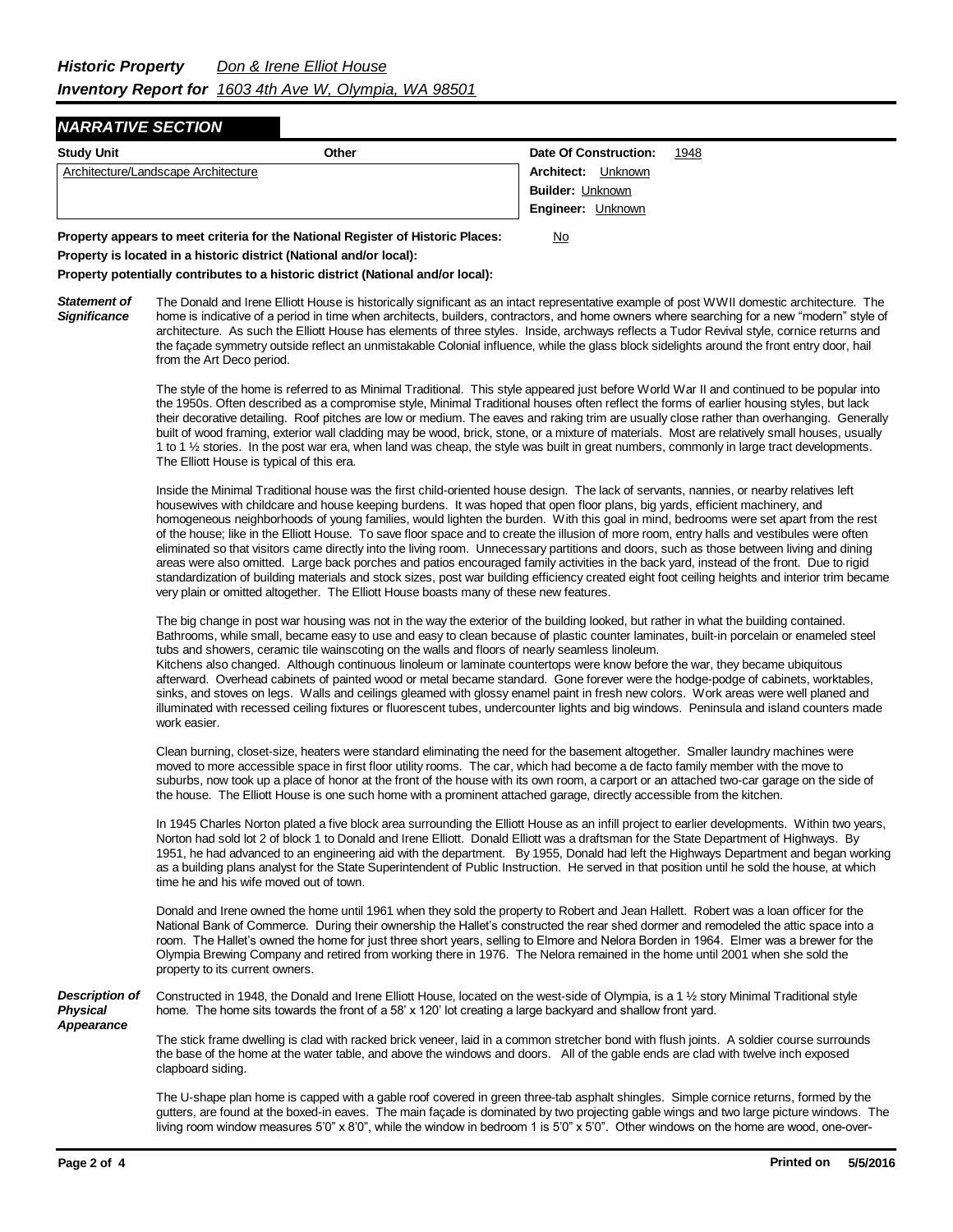two, double hung sashes in a cottage style arrangement. The rather simple main façade is highlighted by an ornate entry tucked into the corner of a raised concrete porch. Here, a solid maple veneer door is flanked by curving, full-height, glass block sidelights.

The asymmetrical façade of the rear of the home is anchored by a large projecting gable above the kitchen and a wide shed roof dormer, which was added in 1964. On the southwest corner of the home is a raised concrete porch, which was died green to match an original green asphalt roof. The concrete has faded over the years due to sunlight. The rear full-light exterior door off the formal dining room, is flanked by large picture windows allowing light to space. A half-light door to the left of the kitchen wing allows direct access to the garage and laundry room. The backyard contains no significant architectural or landscape features.

Inside is an emerging open floor plan, reflective of the construction date of the dwelling. The living and dining areas have hardwood oak flooring while the bedrooms are laid in maple. The living room space is highlighted by an angled, corner "circulating" fireplace. Manufactured under a variety of names, the "Heatform" fireplace by the Superior Fireplace Company, was a cutting edge product of the 1950s designed to save money on construction costs, and provide for a more effective heating device. The concept used a metal firebox (instead of brick), to circulate air through a surrounding larger metal box via a cool air inlet located on the side of the fireplace low to the floor. This cool air, now heated would exit throught a decorative air outlet just above the firebox. While novel in its design, the product never took off, most likely due to thefact that it didn't work as well as it was advertised (see continuation sheet for advertisement of "Heatform" fireplace). The living and dining areas, separated by an arched opening, have lath and plaster walls and moderate size coved ceilings.

The two, 11'6" x 11'0", bedrooms feature his and her's cedar-lined closets, original glass shade ceiling light fixtures and lath and plaster walls. The two rooms are separated by a full bath. Here a period cast iron tub is built into southeast corner of the bathroom and features a round arched opening, reflective of the living/dining room arch. Remodeled in the mid 1970's, the current owners have rehabilitated the bathroom to a period look by the addition of a salvaged wall-hung sink resting on chrome legs, a round vanity mirror, period cylinder style light sconces, and black marmoleum floors all highlighted by black and vanilla colored tile wainscoting.

The kitchen remains original from the time of construction. Simple painted wood cabinets are highlighted by chrome pulls and black Formica countertops with chrome edging. In 2001, a new marmoleum floor was installed by the current owners. Here a 12' wide red boarder follows the cabinets around the edge of the room and is offset by a field of gray. In the southwest corner of the kitchen is a small eating area set aside for a breakfast table. Here, two large windows abutting the corner, flood morning light into the room.

On the second floor are three large rooms. At the top of the stairs is Bedroom 3. The 14'6" x 16'0" room features hardwood oak floors and a pair of one-over-two double hung cottage style windows on the east wall. A small door and a flight of two steps leads to a converted attic room which now serves as a playroom. In 1964, the second owners of the home constructed a large shed roof dormer on the south side of the room, which expanded the space to 17'6" square. Off the playroom, is a small sewing area, which has a single west-facing double hung window.

The home has no basement, but has a deep crawlspace, which is accessed, through the garage. The large attached garage on the eastside of the home, houses laundry facilities, an oil fired furnace and a half bath on the south wall.

*Major Bibliographic References* Polk Directories, 1949, 1951-52, 1955, 1961, 1962, 1964, 1973. "Olympians Get Permits for New Houses" The Olympian, Nov. 23, 1947, pg 6 City of Olympia Building Permits: No 8146, No. 7057, No. 3426, No.3521, No. 5021 "Preserving the Past: Homes Built in the 1940s and 50's are Eligible for Historic Status" The Olympian, Jan. 5, 2002, pg 5-6

## *PHOTOS*